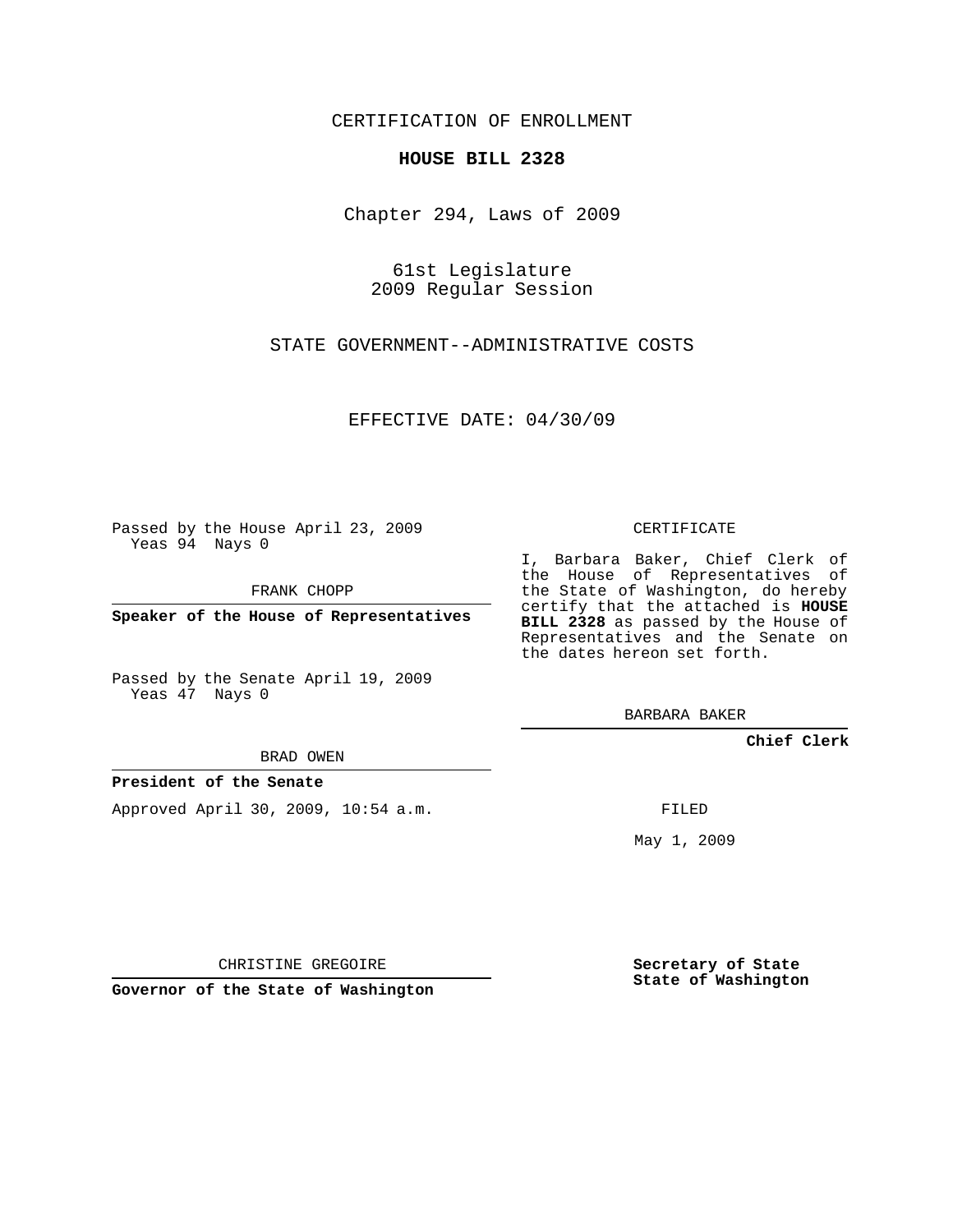## **HOUSE BILL 2328** \_\_\_\_\_\_\_\_\_\_\_\_\_\_\_\_\_\_\_\_\_\_\_\_\_\_\_\_\_\_\_\_\_\_\_\_\_\_\_\_\_\_\_\_\_

\_\_\_\_\_\_\_\_\_\_\_\_\_\_\_\_\_\_\_\_\_\_\_\_\_\_\_\_\_\_\_\_\_\_\_\_\_\_\_\_\_\_\_\_\_

## AS AMENDED BY THE SENATE

Passed Legislature - 2009 Regular Session

**State of Washington 61st Legislature 2009 Regular Session**

**By** Representatives Linville and Ericks; by request of Office of Financial Management

 AN ACT Relating to reducing the administrative cost of state government; amending 2009 c 5 ss 6, 7, 8, 9, and 10 (uncodified); adding a new section to 2009 c 5 (uncodified); adding a new chapter to Title 49 RCW; creating a new section; and declaring an emergency.

BE IT ENACTED BY THE LEGISLATURE OF THE STATE OF WASHINGTON:

 **Sec. 1.** 2009 c 5 s 6 (uncodified) is amended to read as follows: STATE EMPLOYMENT. (1) From February 18, 2009, until July 1, 2009, and consistent with the governor's directive dated August 4, 2008, state agencies of the legislative, executive, and judicial branches shall not establish new staff positions or fill vacant existing staff positions except as specifically authorized by this section.

 (2) The following activities of state agencies are exempt from subsection (1) of this section:

 (a) Direct custody, supervision, and patient care in corrections, juvenile rehabilitation, institutional care of veterans, the mentally ill, developmentally disabled, state hospitals, the special commitment 17 center, and the schools for the blind and the deaf;

 (b) Direct protective services to children and other vulnerable populations in the department of social and health services;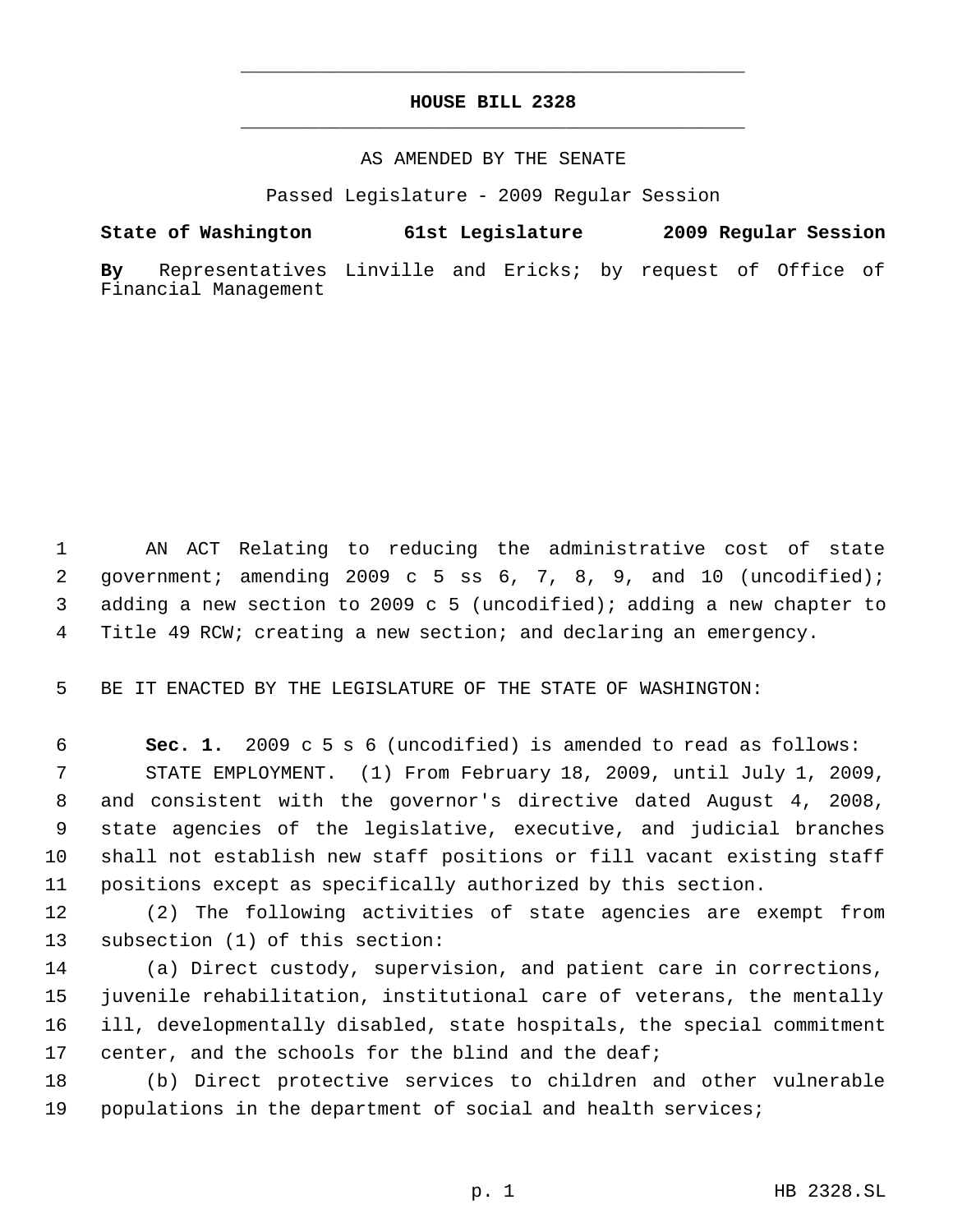(c) Washington state patrol investigative services and field enforcement;

(d) Hazardous materials response and emergency cleanup;

 (e) Emergency public health and patient safety response and the public health laboratory;

 (f) Military operations and emergency management within the military department;

(g) Firefighting;

 (h) Enforcement officers in the department of fish and wildlife, the liquor control board, the gambling commission, and the department of natural resources;

(i) Park rangers at the parks and recreation commission;

 (j) Seasonal employment by natural resources agencies to the extent 14 that employment levels do not exceed the prior fiscal year;

 (k) Seasonal employment in the department of transportation maintenance programs to the extent that employment levels do not exceed the prior fiscal year;

 (l) Employees hired on a seasonal basis by the department of agriculture for inspection and certification of agricultural products and for insect detection;

 (m) Activities directly related to tax and fee collection, revenue 22 generation, auditing, and recovery;

 (n) In institutions of higher education, any positions directly 24 related to academic programs, ((as well as)) positions not funded from 25 state funds or tuition, positions that are filled by enrolled students at their own institution as student workers, positions in campus police 27 and security, positions related to emergency management and response, and positions related to student health care and counseling;

 (o) Operations of the state lottery and liquor control board business enterprises;

 (p) The unemployment insurance program of the employment security 32 department; and

 (q) Activities that are necessary to receive or maintain federal funds by the state.

 (3) The exemptions specified in subsection (2) of this section do not require the establishment of new staff positions or the filling of vacant existing staff positions in the activities specified.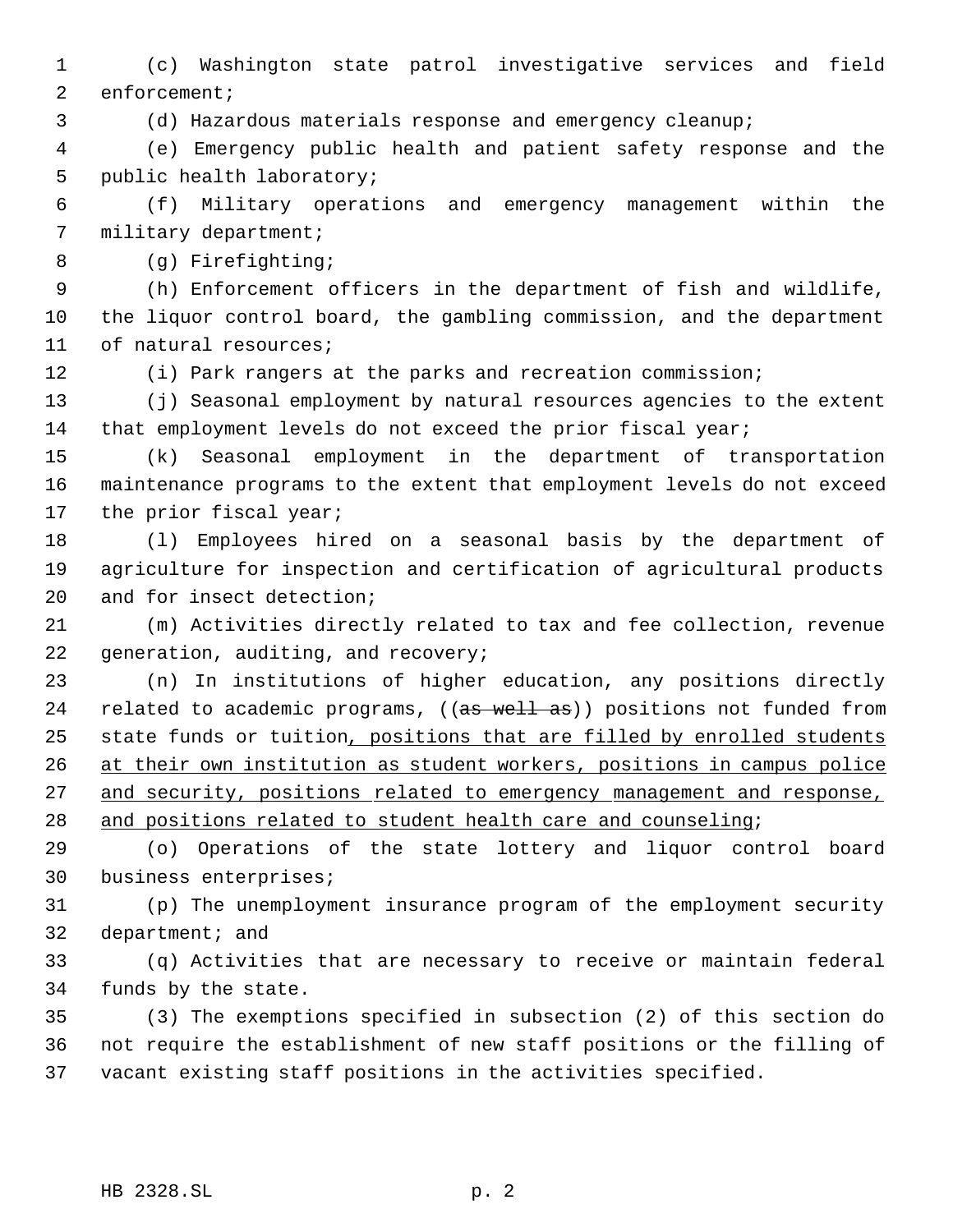(4) Exceptions to this section may be granted under section 10, chapter 5, Laws of 2009 and section 7 of this act.

 **Sec. 2.** 2009 c 5 s 7 (uncodified) is amended to read as follows: PERSONAL SERVICES CONTRACTS. From February 18, 2009, until July 1, 2009, and consistent with the governor's directive dated August 4, 2008, state agencies of the legislative, executive, and judicial branches shall not enter into any contracts or other agreements for the acquisition of personal services not related to an emergency or other catastrophic event that requires government action to protect life or public safety. This section does not apply to personal services contracts or other agreements for the acquisition of personal services where the costs are funded exclusively from private or federal grants, where the costs are for tax and fee collection, where the costs are for revenue generation and auditing activities, where the costs are necessary to receive or maintain federal funds by the state, or, in institutions of higher education, where the costs are not funded from 17 state funds or tuition, or where costs are related to hearing officers, 18 where costs are related to real estate appraisals or habitat 19 assessments, where costs are related to carrying out a court order, or where costs are related to information technology contracts related to an information services board approved information technology project, 22 or where costs are related to judicial information system technology projects. Exceptions to this section may be granted under section 10, chapter 5, Laws of 2009 and section 7 of this act. This section does not apply to the unemployment insurance program of the employment security department.

 **Sec. 3.** 2009 c 5 s 8 (uncodified) is amended to read as follows: EQUIPMENT PURCHASES. From February 18, 2009, until July 1, 2009, and consistent with the governor's directive dated August 4, 2008, state agencies of the legislative, executive, and judicial branches shall not enter into any contracts or other agreements for the acquisition of any item of equipment the cost of which exceeds five thousand dollars and is not related to an emergency or other catastrophic event that requires government action to protect life or 35 public safety. This section does not apply to costs that are funded exclusively from private or federal grants. Exceptions to this section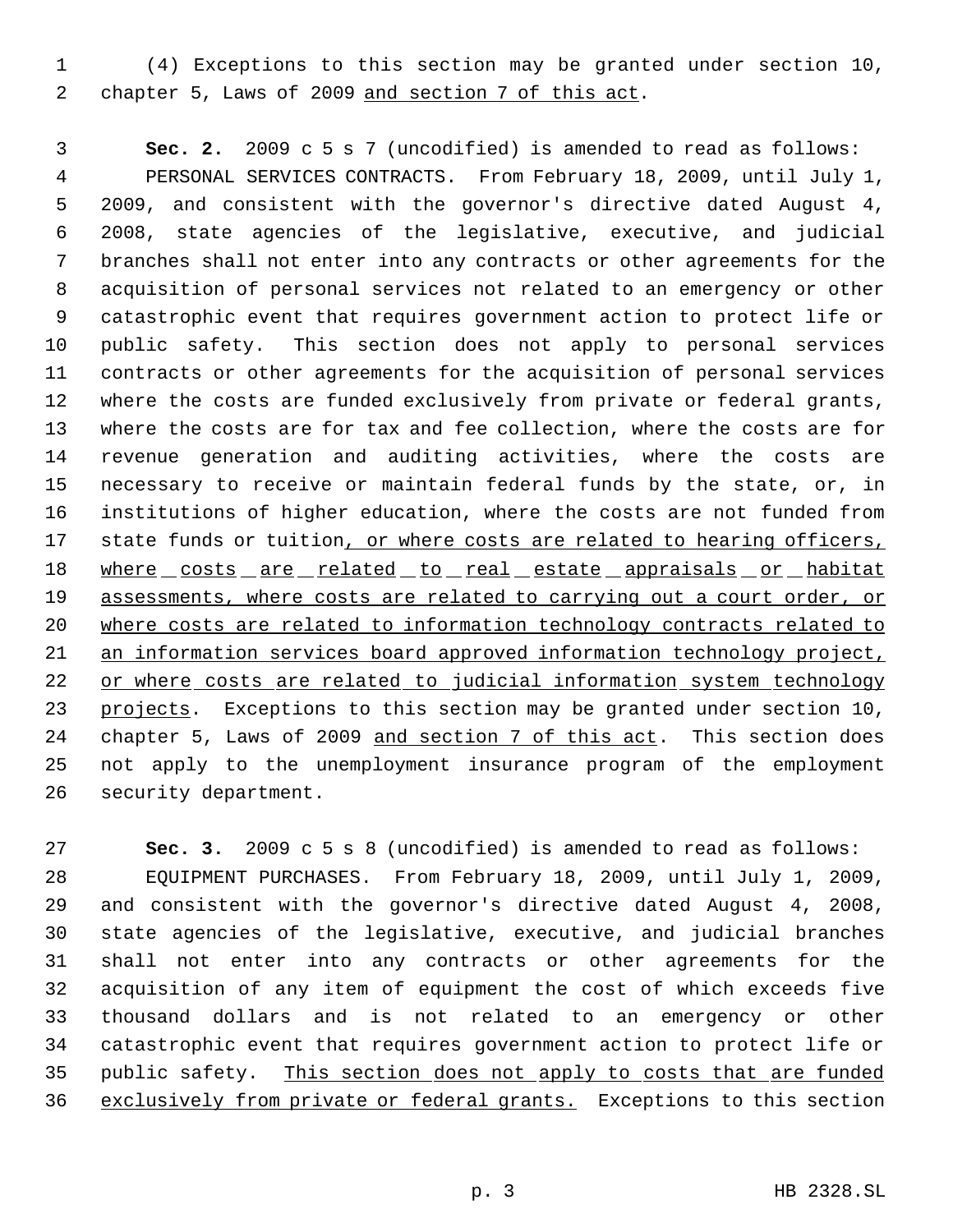1 may be granted under section 10, chapter 5, Laws of 2009 and section 7 2 of this act. This section does not apply to the unemployment insurance program of the employment security department, to costs that are for tax and fee collection, for revenue generation and audit activities, or for receiving or maintaining federal funds by the state, or, in institutions of higher education, to costs not funded from state funds or tuition, or for equipment necessary to complete a project funded in 8 the omnibus capital or transportation appropriation acts, or the 9 operational divisions of the department of information services, or 10 cost related to the continuation, renewal, or establishment of 11 maintenance for existing computer software licensing and existing 12 computer hardware, or for costs related to the judicial information system.

 **Sec. 4.** 2009 c 5 s 9 (uncodified) is amended to read as follows: STATE EMPLOYEE TRAVEL AND TRAINING. Consistent with the governor's directive dated August 4, 2008, state agencies of the legislative, executive, and judicial branches shall not make expenditures for the cost or reimbursement of out-of-state travel or out-of-state training by state employees where the travel or training is not related to (1) an emergency or other catastrophic event that requires government action to protect life or public safety, or (2) direct service delivery, and the travel or training occurs after February 18, 2009, and before July 1, 2009. This section does not apply to travel expenditures when the costs are funded exclusively from private or federal grants. Exceptions to this section may be granted under 26 section 10, chapter 5, Laws of 2009 and section 7 of this act. This section does not apply to the unemployment insurance program of the employment security department, to costs that are for tax and fee collection, for revenue generation and audit activities, or for receiving or maintaining federal funds by the state, or, in institutions of higher education, to costs not funded from state funds 32 or tuition, or to costs related to carrying out a court order or to costs to travel by air into Washington state from any airport located 34 in a contiguous state of which the largest city is part of a metropolitan statistical area with a city located in Washington state, or to motor vehicle and parking costs for single day travel to a contiguous state or British Columbia, Canada.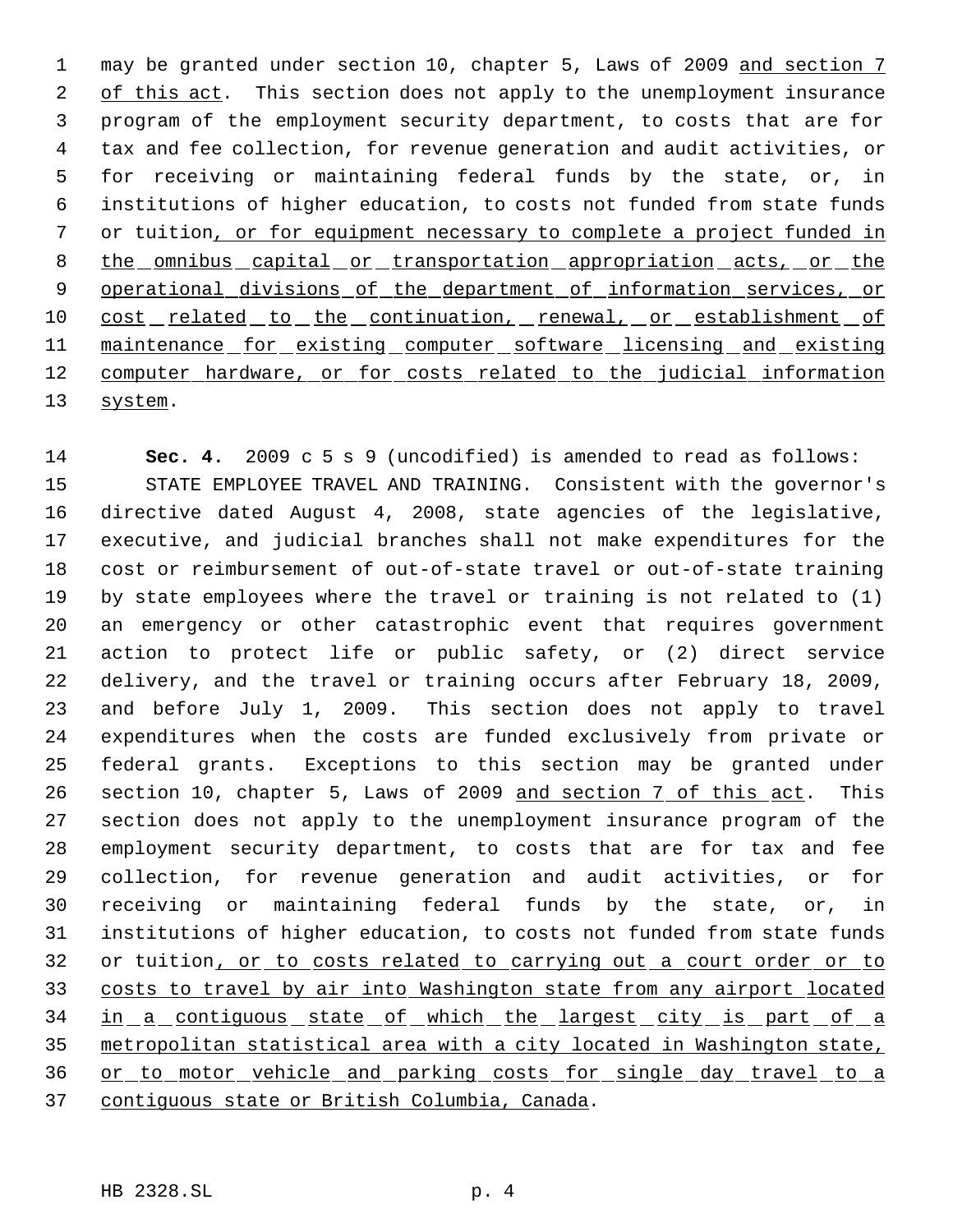NEW SECTION. **Sec. 5.** (1) Within this section, "sensory disability" means a sensory condition that materially limits, contributes to limiting, or, if not corrected or accommodated, will probably result in limiting an individual's activities or functioning.

 (2) The department of personnel shall adopt rules that authorize state agencies to provide allowances to employees with sensory disabilities who must attend training necessary to attain a new service animal. The employee's absence must be treated in the same manner as that granted to employees who are absent to attend training that supports or improves their job performance, except that the employee shall not be eligible for reimbursement under RCW 43.03.050 or 43.03.060. The department of personnel shall adopt rules as necessary to implement this chapter.

 (3) If the necessity to attend training for a new service animal is foreseeable and the training will cause the employee to miss work, the employee shall provide the employer with not less than thirty days' notice, before the date the absence is to begin, of the employee's impending absence. If the date of the training requires the absence to begin in less than thirty days, the employee shall provide notice as is practicable.

 (4) An agency may require that a request to attend service animal training be supported by a certification issued by the relevant training organization. The employee must provide, in a timely manner, a copy of the certification to the agency. Certification provided under this section is sufficient if it states: (a) The date on which the service animal training session is scheduled to commence; and (b) the session's duration.

 NEW SECTION. **Sec. 6.** Section 5 of this act constitutes a new chapter in Title 49 RCW.

 **Sec. 7.** 2009 c 5 s 10 (uncodified) is amended to read as follows: EXCEPTIONS. (1) Exceptions to sections 6 through 9, chapter 5, Laws of 2009 may be granted for the critically necessary work of an agency as provided in this section.

 (2) For agencies of the executive branch, the exceptions shall be subject to approval by the director of financial management. For agencies of the judicial branch, the exceptions shall be subject to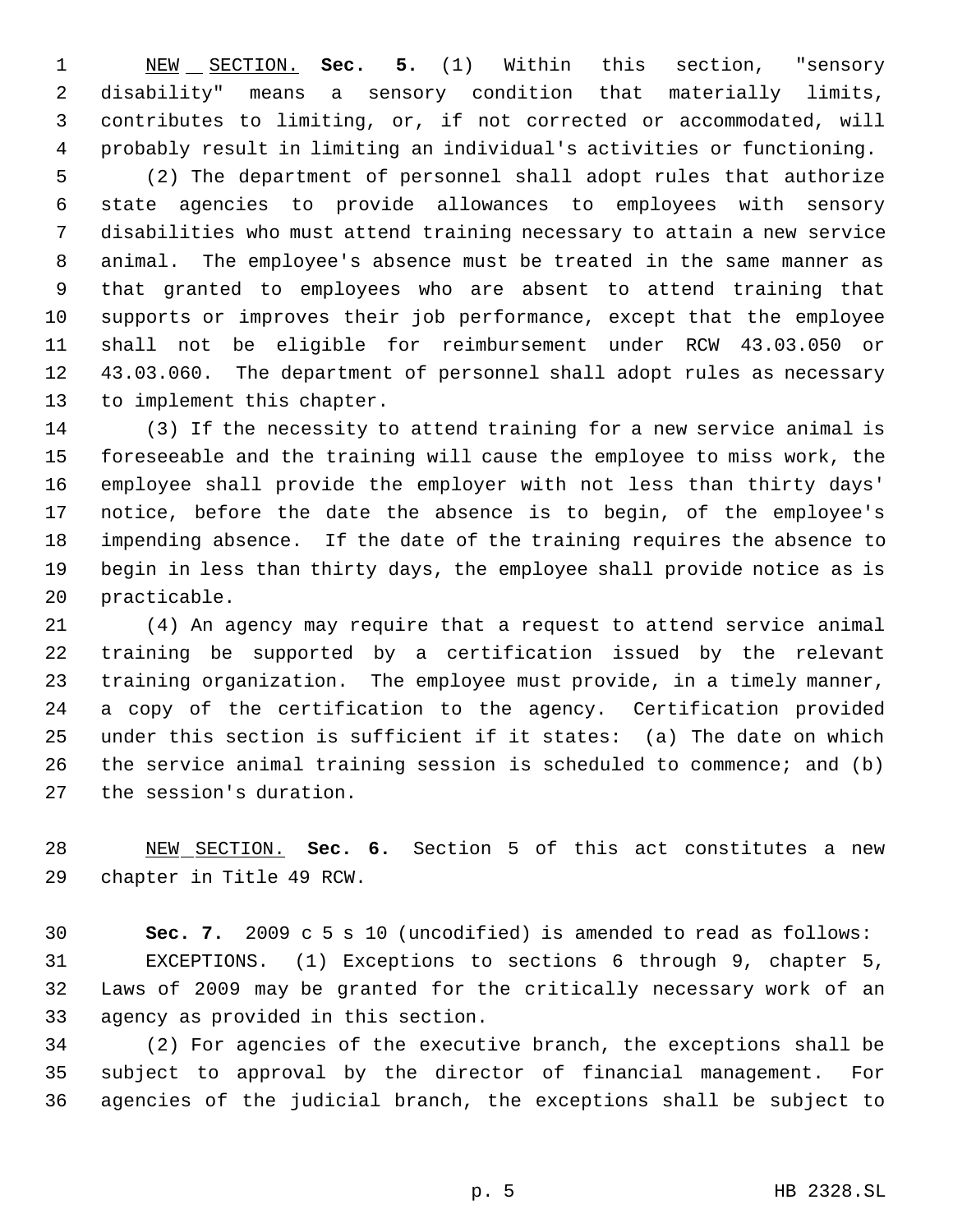approval of the chief justice of the supreme court. For the house of representatives and the senate, the exceptions shall be subject to approval of the chief clerk of the house of representatives and the secretary of the senate, respectively, under the direction of the senate committee on facilities and operations and the executive rules committee of the house of representatives. For other legislative agencies, the exceptions shall be subject to approval of both the chief clerk of the house of representatives and the secretary of the senate under the direction of the senate committee on facilities and operations and the executive rules committee of the house of representatives.

12 (3) ((Exceptions approved under subsection  $(2)$  of this section 13 shall-take-effect-no-sooner-than-five-business-days-following notification of the chair and ranking minority member of the ways and 15 means committees in the house of representatives and the senate.)) The person approving exceptions under subsection (2) of this section shall send the exceptions to the legislature for consideration every 18 ((thirty)) five days from February 18, 2009, or earlier should volume or circumstances so necessitate.

 NEW SECTION. **Sec. 8.** A new section is added to 2009 c 5 (uncodified) to read as follows:

 Notwithstanding sections 1 through 5, chapter 5, Laws of 2009, institutions of higher education may grant a wage or salary increase to critical academic personnel as needed for retention purposes, for retention of critical personnel positions that are not funded from state funds or tuition, or for additional academic responsibilities during the summer quarter.

 NEW SECTION. **Sec. 9.** If any provision of this act or its application to any person or circumstance is held invalid, the remainder of the act or the application of the provision to other persons or circumstances is not affected.

 NEW SECTION. **Sec. 10.** Captions used in this act are not any part of the law.